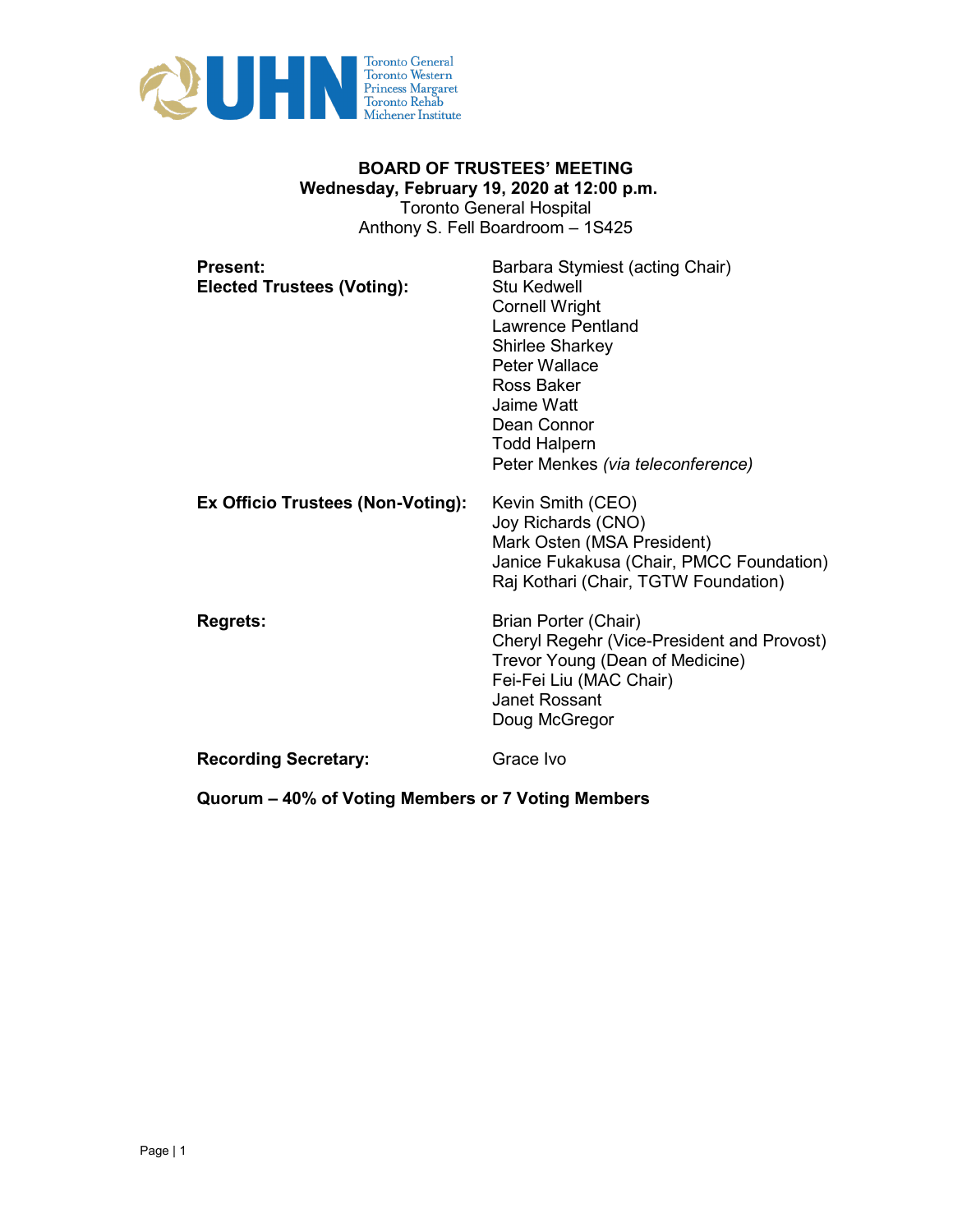

### **1.0 Call to Order**

Ms. Stymiest called the meeting to order at 12:02 pm.

#### **1.1 Introduction of Guests**

Changes in Medical Staff Association President (MSA). The Chair welcomed Dr. Mark Osten, newly appointed President of the Medical Staff Association (MSA) as a new exofficio Trustee to the Board. The Chair Dr. Eric Horlick, outgoing MSA President, for his years of service to the MSA and to the Board.

#### **1.2 Declaration of Conflict of Interest**

The Chair asked that any member of the Board participating in this meeting declare if they have any perceived or known conflicts of interest relating to any of the items listed on the Agenda.

Mr. Dean Connor and Ms. Stymiest declared a potential conflict for agenda item 6.0 *UHN Investment Managers Appointment* and noted that they would not participate in discussion or voting on such matter.

Mr. Stu Kedwell declared a potential conflict for agenda items 6.0; *UHN Capitalization – HIS Financing and UHN Investment Managers Appointment* and noted that he would not participate in discussion or voting on such matters.

There was no declaration of Conflict of Interest from any other Board Trustee participating in the meeting.

# **1.3 Approval of Agenda**

The Board of Trustees' meeting agenda is amended to include an update on the novel coronavirus (COVID-19) from Dr. Susy Hota (Medical Director, Infection Prevention & Control (IPAC).

Dr. Hota provided an update on the novel coronavirus, the state of the pandemic, and the steps that UHN is taking to mitigate known and anticipated risks. It was noted that UHN is working closely with Public Health Ontario and TAHSN (Toronto Academic Health Science Network) partners to develop a consistent approach in the event of further cases, including prioritizing the safety of our patients, staff, clinicians and learners.

The Chair thanked to Dr. Hota and Ms. Janet Newton, Vice President and Site Lead for the Toronto Western Hospital, for leading a dedicated interdisciplinary team in readying UHN for the arrival of the virus.

# **2.0 Consent Agenda**

#### **2.1 Approval of Minutes of the Board – November 20, 2019**

Pre-circulated for members' information were the minutes of the Board meeting held on November 20, 2019.

#### **2.2 Approval of Minutes and Embedded Motions**

2.2.1 Governance and Nominating Committee ("GNC")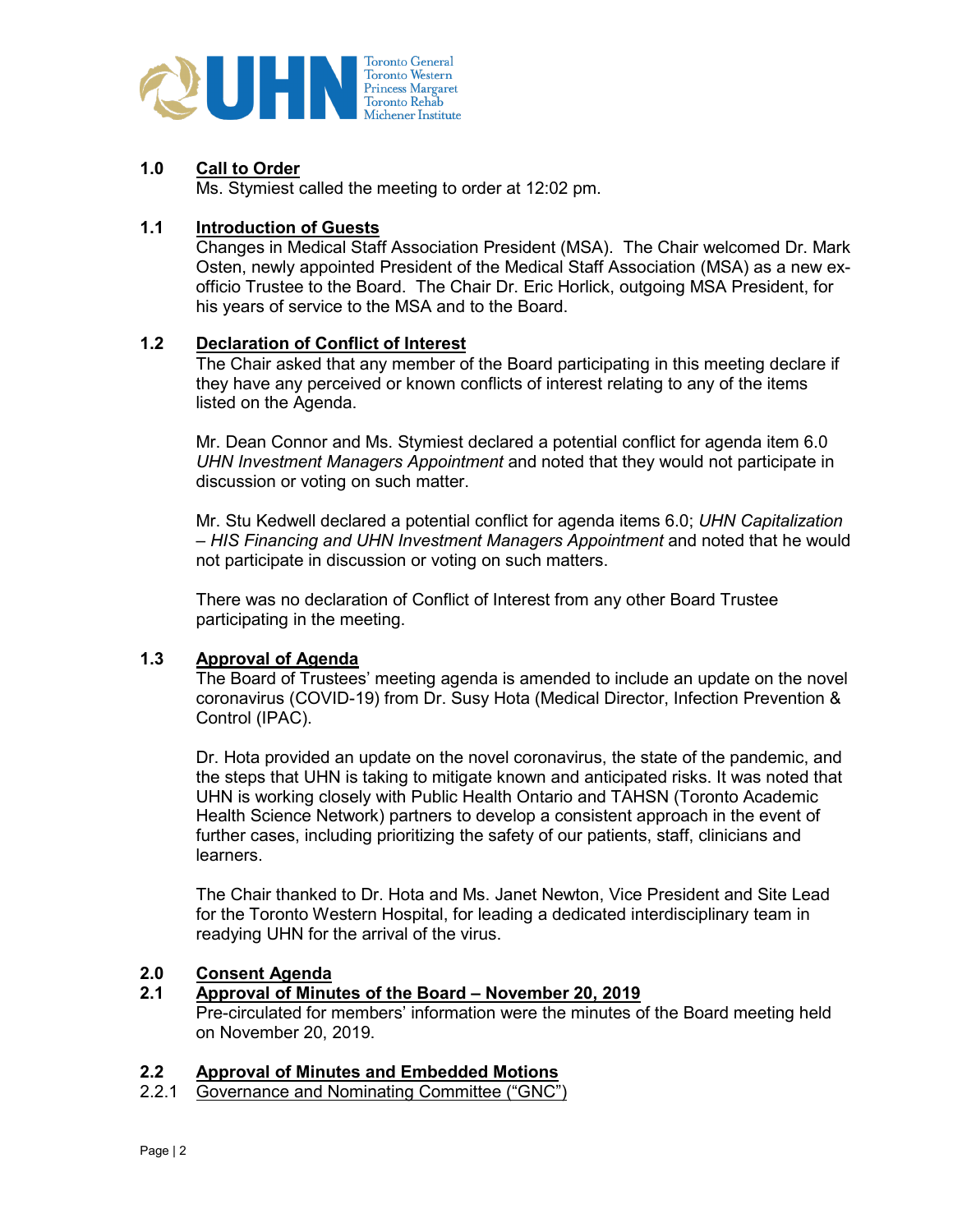

Pre-circulated for members' information were the minutes of the GNC meeting held on May 22, 2019.

- 2.2.2 Research Committee Pre-circulated for members' information were the minutes of the Research Committee meetings held on May 27 and September 9, 2019.
- 2.2.3 Human Resources Committee No minutes to approve.
- 2.2.4 Michener Education Committee Pre-circulated for members' information were the minutes of the Education Committee meeting held on September 12, 2019.
- 2.2.5 Michener Board Pre-circulated for members' information were the minutes of the Michener Board of Governors' meeting held on September 12, 2019.
- 2.2.6 Medical Advisory Committee ("MAC")

Pre-circulated for members' information and approval were the minutes of the MAC meetings held on November 7, 2019; December 5, 2019; and January 9, 2020, together with the Medical Staff Appointments recommended therein by the Medical Advisory Committee on December 5, 2019, January 9, 2019 and February 6, 2020, and the MAC Briefing Note.

Dr. Patricia Murphy,Vice Chair, MAC,provided a verbal update on the activities of the MAC. It was noted that ongoing budgetary pressures experienced by UHN place strain on clinicians' practice. UHN is seeing reductions in services such as diagnostic imaging and interpretation services. To ensure that UHN continues to deliver a high standard of care to our patients, MAC recommended increasing engagement with front-line clinicians as well as working to improve the quality of our data to enable informed decision-making processes.

The Board was advised that surveys and interviews were recently conducted with physicians who participated in quality and safety activities. It was noted that engagement by physicians in initiatives such as Caring Safely could be improved. As such, the recommendation coming forward from medical leadership was to form a new quality and safety with the chair of such sub-committee serving as the newly appointed Medical Director of Quality and Safety at UHN.

#### *BOARD MOTION*

*On a motion duly made, seconded and carried, the Board of Trustees approved all motions and minutes on the consent agenda in section 2.0.* 

#### **3.0 Chair's Report**

The Chair provided a verbal update to the Board of Trustees, and highlighted the following: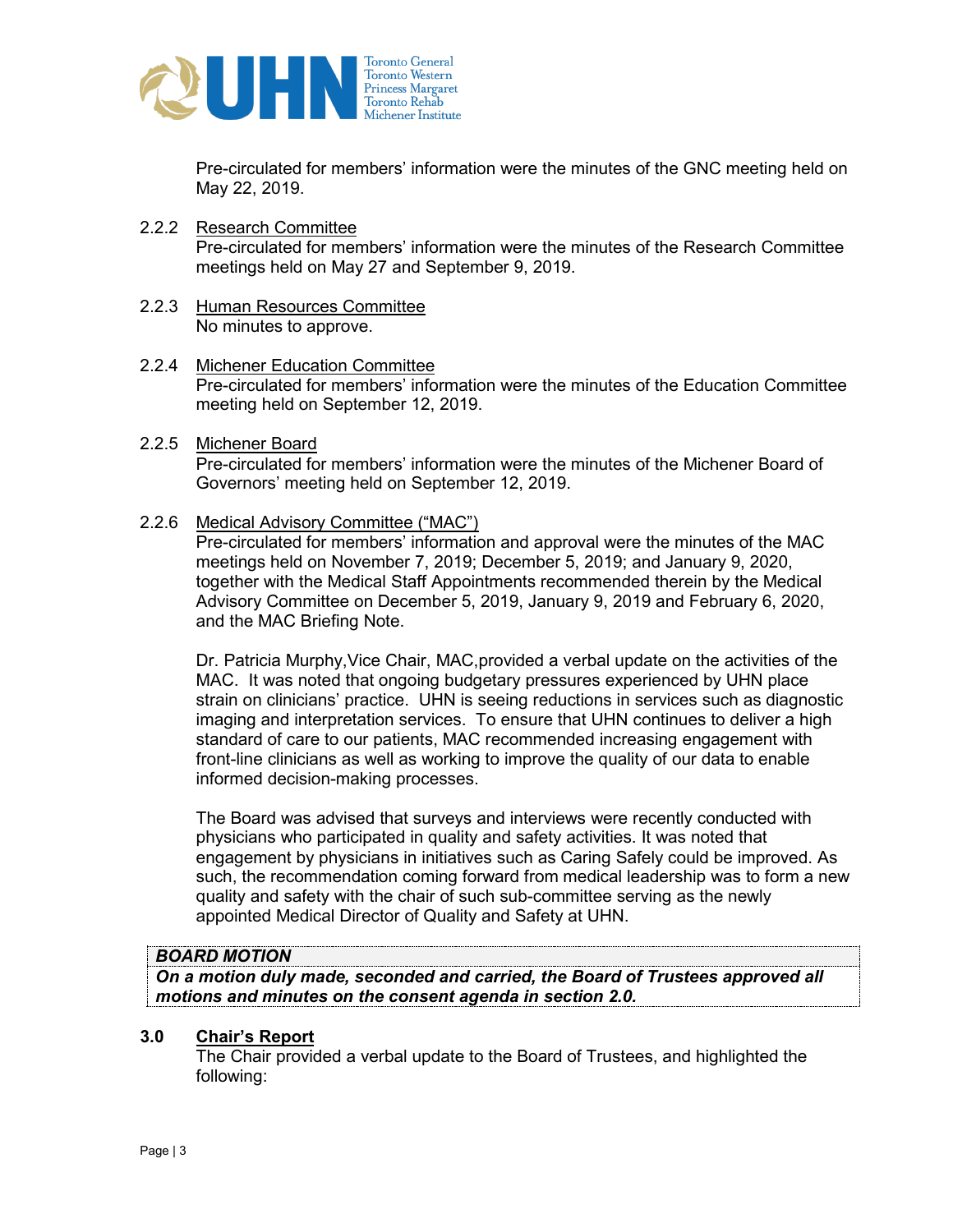

- Ms. Rebecca Repa has now joined UHN as EVP, Clinical Support and Performance for two years while Mr. Mike Nader is seconded to Ontario Health. Ms. Repa joins UHN from Hamilton Health Sciences where she previously acted as VP Clinical Support and Surgery.
- Dr. Sarah Muttitt has also now joined UHN as VP and Chief Information Officer, a joint position between UHN and SickKids. Dr. Muttitt' s clinical experience and past experience leading an HIS implementation, on time and on budget, will further help to mitigate HIS risk at UHN as we move into our own clinical transformation.
- The Chair recognized the hard work of Dr. Hota, Ms. Newton and UHN's Infection Prevention & Control (IPAC) team during the novel coronavirus outbreak..
- The Chair thanked Ms. Tennys Hanson, President, TGTW Foundation, and Ms. Gillian Howard, Interim CEO, TRI Foundation and VP, Public Affairs and Communications, UHN, during the on-going discussions regarding the potential Integration of Toronto General & Western Hospital Foundation and TRI Foundation.

#### **4.0 Chief Executive Officers' Report**

Pre-circulated for members' information was the Chief Executive Officer's Report.

Dr. Kevin Smith, President and CEO, highlighted the UHN-Wide Integrated Facilities Master Plan. Having a Master Plan enables us to align key redevelopment projects with Ministry of Health requirements and helps the Hospital plan for and accommodate its growth needs. To illustrate the magnitude of UHN's needs: Management is projecting growth of 49% in beds and 57% in space requirements over the next 25 years at UHN. It was noted that UHN reviewed its Integrated Facilities Master Plan with the Ministry of Health in February 2020.

UHN currently has 210 projects underway with approved funding for \$358 M. Several of these projects are early in the planning stage giving Management an opportunity to be creative and rethink how such projects fit into the Integrated Facilities Master Plan.

The Board endorsed (in principle) that Management move forward with exploring redevelopment opportunities to maximize UHN's potential to accommodate growth and help deliver on our strategic vision of A Healthier World.

UHN established a Data Governance Committee co-chaired by Dr. Flavio Habal, Former Chair, MAC, and Mr. Michael Caesar, Executive Director, Data and Implementation Science. Under the Committee's guidance, UHN is completing the foundational work required to achieve our desired future state at UHN through an established Data & Analytics Centre of Excellence.

Dr. Smith announced the appointment of Dr. Keith Stewart as Vice-President, Cancer and Director of the Princess Margaret Cancer Program, UHN, and Regional Vice-President, Toronto Central South Regional Cancer Program, Ontario Health (Cancer Care Ontario), effective June 1, 2020. Dr. Keith Stewart currently serves as the Carlson and Nelson Endowed Director of the Mayo Clinic Center for Individualized Medicine and is recognized as the Vasek and Anna Maria Polak Professor of Cancer Research. Dr. Stewart's responsibilities at the Mayo Clinic include the application of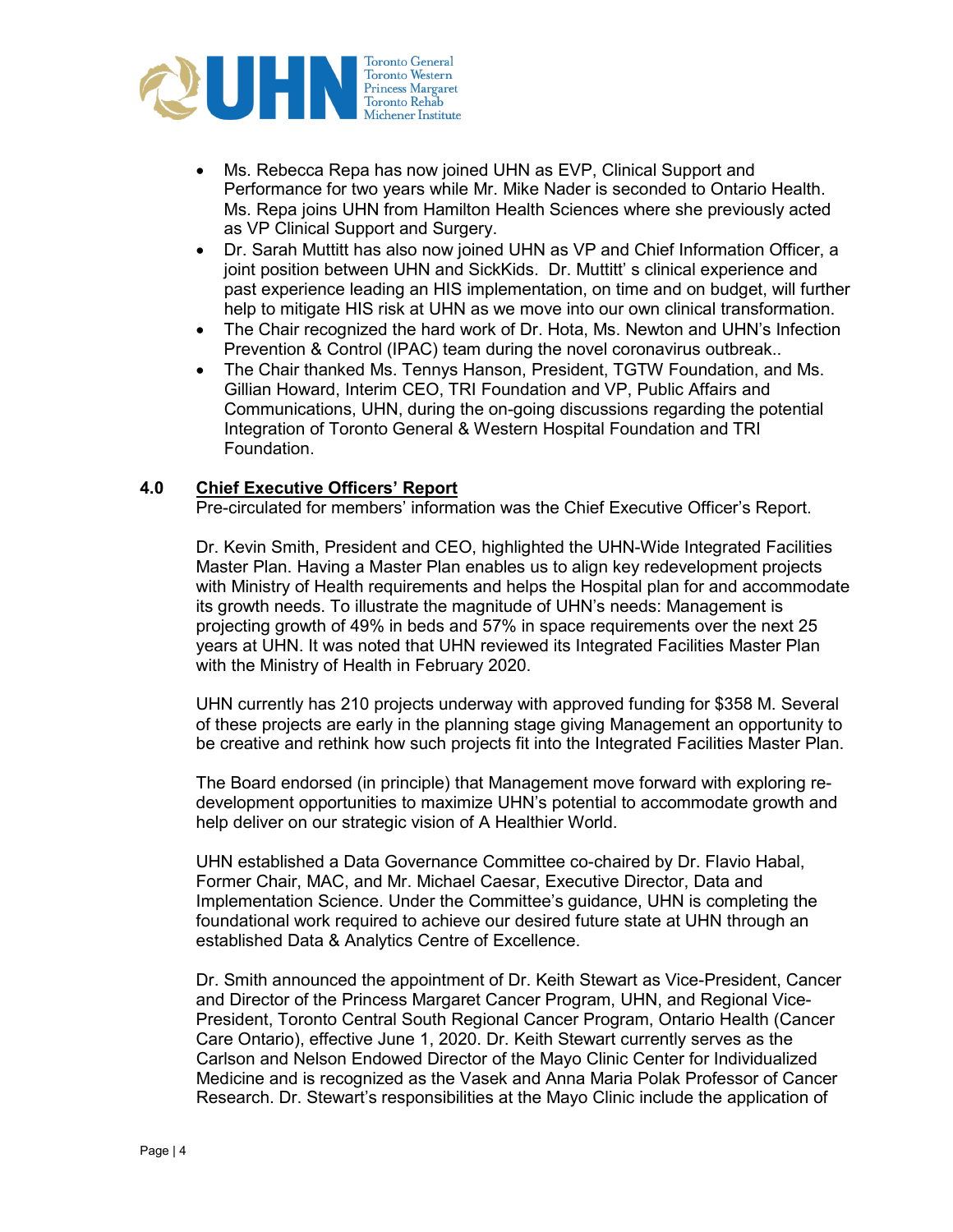

genomics to human health across the spectrum of discovery, translation and application to clinical practice.

4.1 Enterprise Risk Management Update Pre-circulated for members' information was the Enterprise Risk Management Report.

The purpose of the revised Risk Management Report format is to derive further value from risk reporting and Board oversight. The present risk reporting framework has moved away from a risk registry format to a risk narrative format in which risks are presented across various categories with attention to risk appetite statements.. In each narrative report, it is proposed that one risk will be highlighted for a deeper dive review with the present risk in focus being the novel coronavirus.

4.2 2019/20 Balanced Scorecard – Q3 Report

Pre-circulated for members' information was the Balanced Scorecard – 2019/20 Q3 Report. Overall, UHN's Serious Safety Event Rate is trending down. Scorecard highlights; seven gains, two stalls, six losses, three data lag in Q3, alongside a new dashboard view.

Management recommended carrying forward all 18 indicators for the 2020/21 Balanced Scorecard.

# *BOARD MOTION*

*On a motion duly made, seconded and carried, the Board of Trustees approve carrying forward the 18 indicators for the 2020/21 Balanced Scorecard.* 

4.3 UHN-Wide Integrated Facilities Master Plan Pre-circulated for members' information was the UHN-Wide Integrated Facilities Master Plan.

# **5.0 Quality & Safety Committee Report**

5.1 Approval of Minutes & Embedded Motions Pre-circulated for members' information were the minutes of the Quality & Safety Committee meeting held on October 28, 2019.

Dr. Ross Baker, Chair of the Quality and Safety Committee of the Board, provided an update on the work of the Safety & Quality Committee during its meeting on November 25, 2019.

Dr. Baker highlighted that, despite focused efforts on hand hygiene education and data sharing, there remain challenges with consistently influencing sustained behavior change to improve quality of care. Dr. Baker advised the Board that newly developed escalation of care pathways and criteria will be implemented in a staggered fashion beginning in Q4.

#### *BOARD MOTION*

*On a motion duly made, seconded and carried, the Board of Trustees approve the Quality & Safety Committee meeting minutes from the meeting held on October 28, 2019.*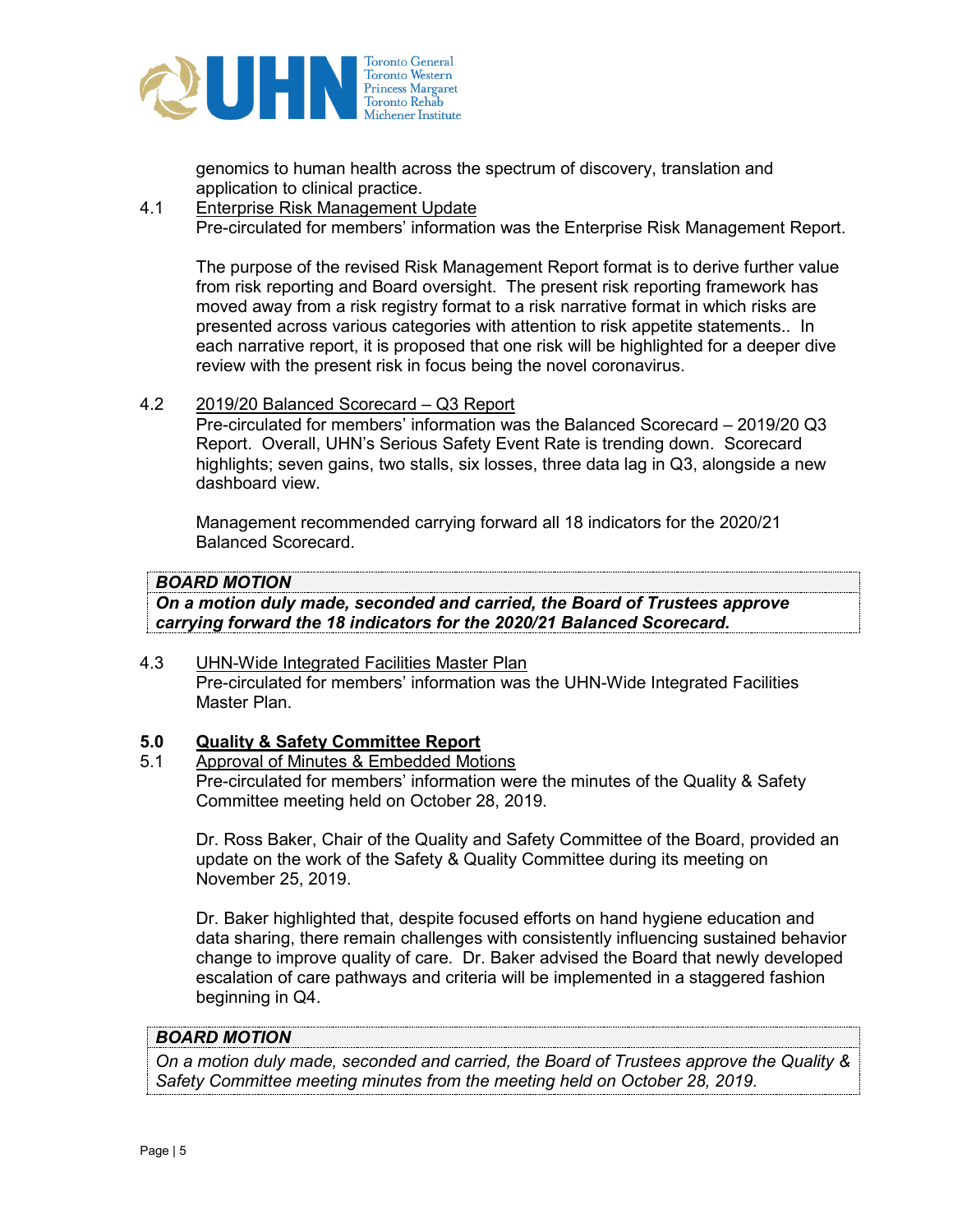

### **6.0 Finance Committee Chair Updates/Chief Financial Officer Report**

Pre-circulated for members' information was the Chief Financial Officer's Report, the minutes of the Finance and Audit Committee meeting held on November 13, 2019 and the Finance and Audit Committee recommendations from its February 10, 2020 meeting.

*Ms. Dasent, Chief Financial Officer, highlighted the following:* 

- UHN's financial situation remains challenging Q3 Deficit of \$14.6 M at December 31, 2019. Plans in place to adjust cost structure and align activity to budgeted levels.
- UHN is projecting to achieve \$22.9 M of a planned \$30 M margin; primarily from depreciation savings.
- Inflation is expected to range from 1% to 4%. It is anticipated that inflation will pose a \$37 M challenge for UHN. Plans have been developed at the portfolio level and discussed at the Medical Leadership and Clinical Operations Group tables.
- UHN reviewedits Integrated Facilities Master Plan with the Ministry of Health in February 2020. UHN is projecting a growth of 49% in beds and 57% in space requirements over the next 25 years.
- HIS Due Diligence is underway. Contract negotiations with the top-rated proponent are in progress and contract signing is anticipated to occur in March.
- The Investment Policy has been revised to better align UHN's investment strategy with the intended use of the funds.

Ms. Stymiest provided updates on the recommendations made at the February 10, 2020, Finance and Audit Committee meeting:

a) Minutes of Meeting held November 13, 2019 *Motion for Approval* 

*That the Board of Trustees approve the minutes of the Finance and Audit Committee meeting held on November 13, 2019.* 

b) UHN Capitalization – HIS Financing

#### *Motion for Approval*

*That the Board of Trustees approve that CIBC be selected as the Lead Manager and Bookrunner for the Offering; and that UHN use a Syndicate structured as follows: CIBC - Co-Lead & Bookrunner; Scotiabank - Co-Lead; RBC and BMO as Co-Managers.* 

c) UHN Investment Policy Amendments *Motion for Approval That the Board of Trustees approve the Investment Policy.*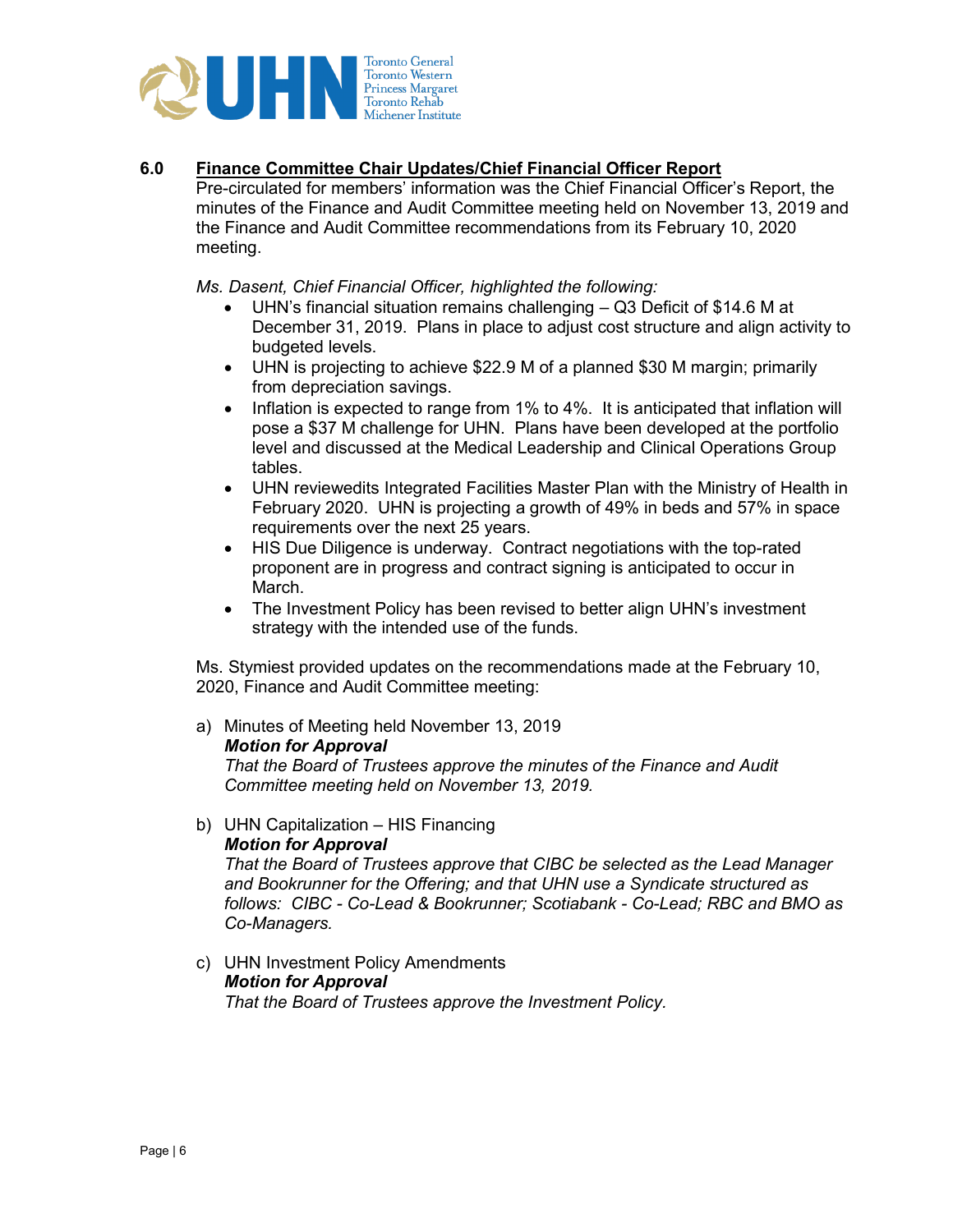

# d) UHN Investment Managers Appointment *Motion for Approval*

*That the Board of Trustees approve to engage three investment managers:* 

- *Connor Clark & Lunn Investment Management*
- *MFS Investment Management*
- *RBC Global Asset Management/PH&N Institutional.*
- e) Signing Authorities and Delegations Policy Amendments *Motion for Approval That the Board of Trustees approve the Signing Authorities & Delegations Policy amendment.*
- f) UHN Financial Statements for the Nine Months Ended December 31, 2019 *Motion for Approval That the Board of Trustees approve the Financial Statements for the Nine Months Ended December 31, 2019.*
- g) Novartis Pharmaceuticals Canada Inc. Supply of Kymriah® CAR-T cell products *Motion for Approval That the Board of Trustees approve the contract and non-competitive*

*procurement of Novartis Pharmaceuticals Inc. for the supply of Kymriah®, a CAR-T cell product contract at the cost of \$79.2 M over 5 years.* 

# **7.0 Education Session**

# **Bioethics**

Pre-circulated for members' information was a briefing note on the UHN Bioethics Program. Bioethics is increasingly an important part of decision-making and works to help the UHN community navigate ethical complexities at the bedside, bench side, boardroom, and beyond. The UHN Bioethics strategic plan was launched in 2019.

Dr. Ann Heesters, Director of Bioethics, provided the Board with examples of the ongoing work of the bioethics team at UHN, demonstrating the engagement of bioethics in highly complex topics (e.g. Medical Assistance in Dying, assessing patient allocation to clinical trials). Dr. Heesters noted the important role played by bioethicists as neutral parties who play an advisory role and work to disentangle the multiple questions that arise in complex situations.

# **8.0 Other Business**

No other business discussed.

# **9.0 Termination**

There being no further business, the meeting was terminated at 2:00 p.m.

# **10.0 Date of Next Meeting**

The annual Board of Trustees Retreat will take place on April 15, 2020, at the BMO Education and Conference Centre, Krembil Discovery Tower, Toronto Western Hospital, 60 Leonard Street.